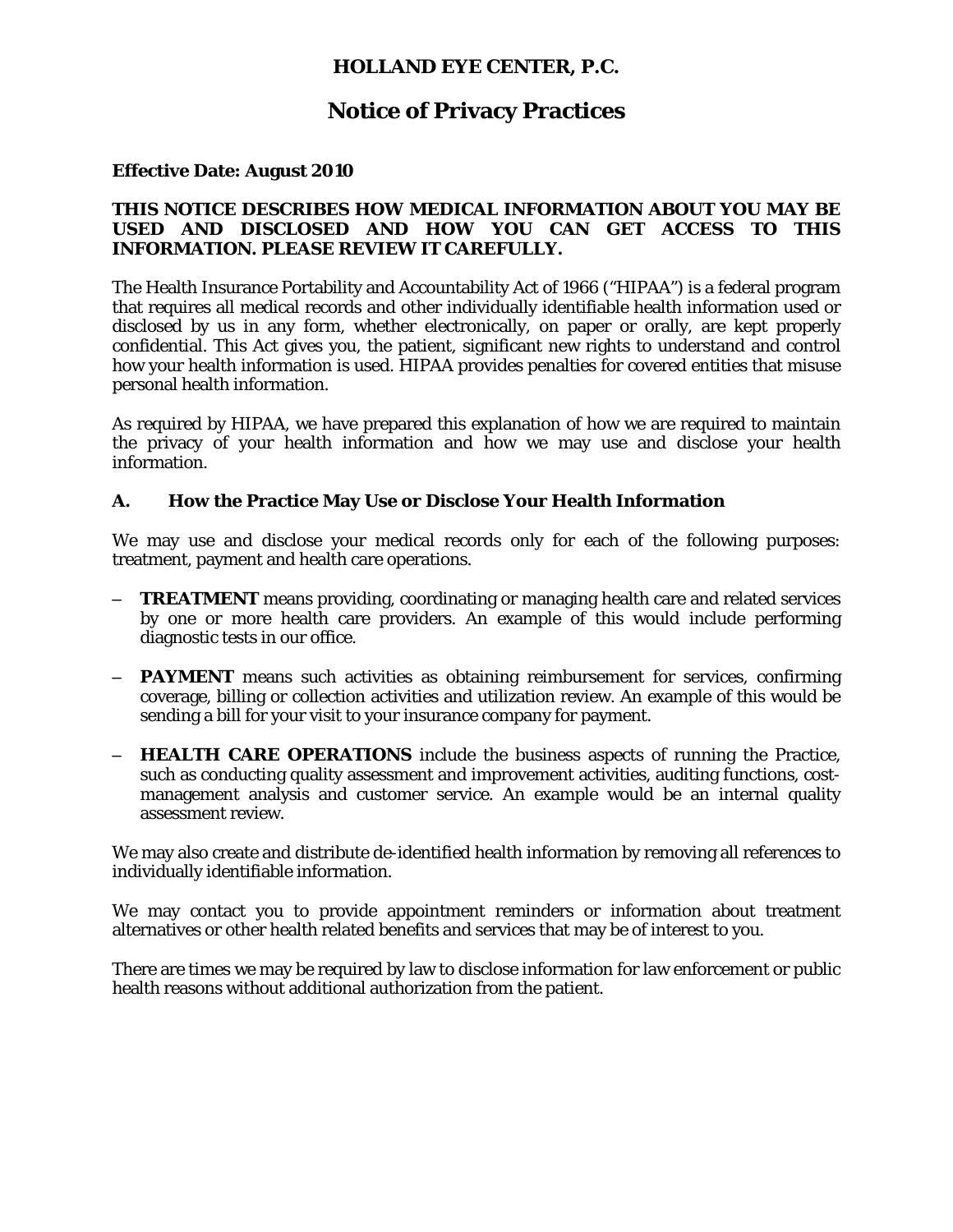### **B. When the Practice May Not Use or Disclose Your Health Information**

Except as described in this Notice of Privacy Practices, the Practice will not use or disclose health information which identifies you without your written authorization. If you do authorize the Practice to use or disclose your health information for another purpose, you may revoke your authorization in writing at any time. We are required to honor and abide by that written request, except to the extent that we have already taken actions relying on your authorization.

### **C. Your Health Information Rights**

You have the following rights with respect to your protected health information ("PHI"), which you can exercise by presenting a written request to the Privacy Officer using Practice forms:

- The right to request restrictions on certain uses and disclosures of PHI, including those related to disclosures to family members, other relatives, close personal friends or any other person identified by you. We are, however, not required to agree to a requested restriction. If we do agree to a restriction, we must abide by it unless you agree in writing to remove it.
- The right to reasonable requests to receive confidential communications of PHI from us by alternative means or at alternative locations.
- The right to inspect and copy your PHI.
- The right to amend your PHI.
- The right to obtain a paper copy of this Notice from us upon request.

We are required by law to maintain the privacy of your PHI and to provide you with notice of our legal duties and privacy practices with respect to PHI.

### **D. Changes to this Notice of Privacy Practices**

We reserve the right to change the terms of our Notice of Privacy Practices and to make the new notice provisions effective for all PHI that we maintain. We will post and you may request a written copy of a revised Notice of Privacy Practices from the Practice.

### **E. Complaints**

If you believe there has been a problem with our collection, use or disclosure of your PHI, you have the right to file a complaint with our Privacy Officer. If we do not respond to your compliant in a satisfactory manner, you may file a complaint with the U.S. Office of Civil Rights. We will not retaliate against you for filing a complaint.

For more information about HIPAA or to file a complaint contact:

The U. S. Department of Health & Human Services Office of Civil Rights 61 Forsyth Street, SW, Suite 3B70 Atlanta, GA 30303-8909 Telephone (404)562-7886; (404) 331-2867 (TDD) FAX: (404) 562-7881 www.hhs.gov/ocr/privacy/hipaa/complaints/hipcomplaintpackage.pdf